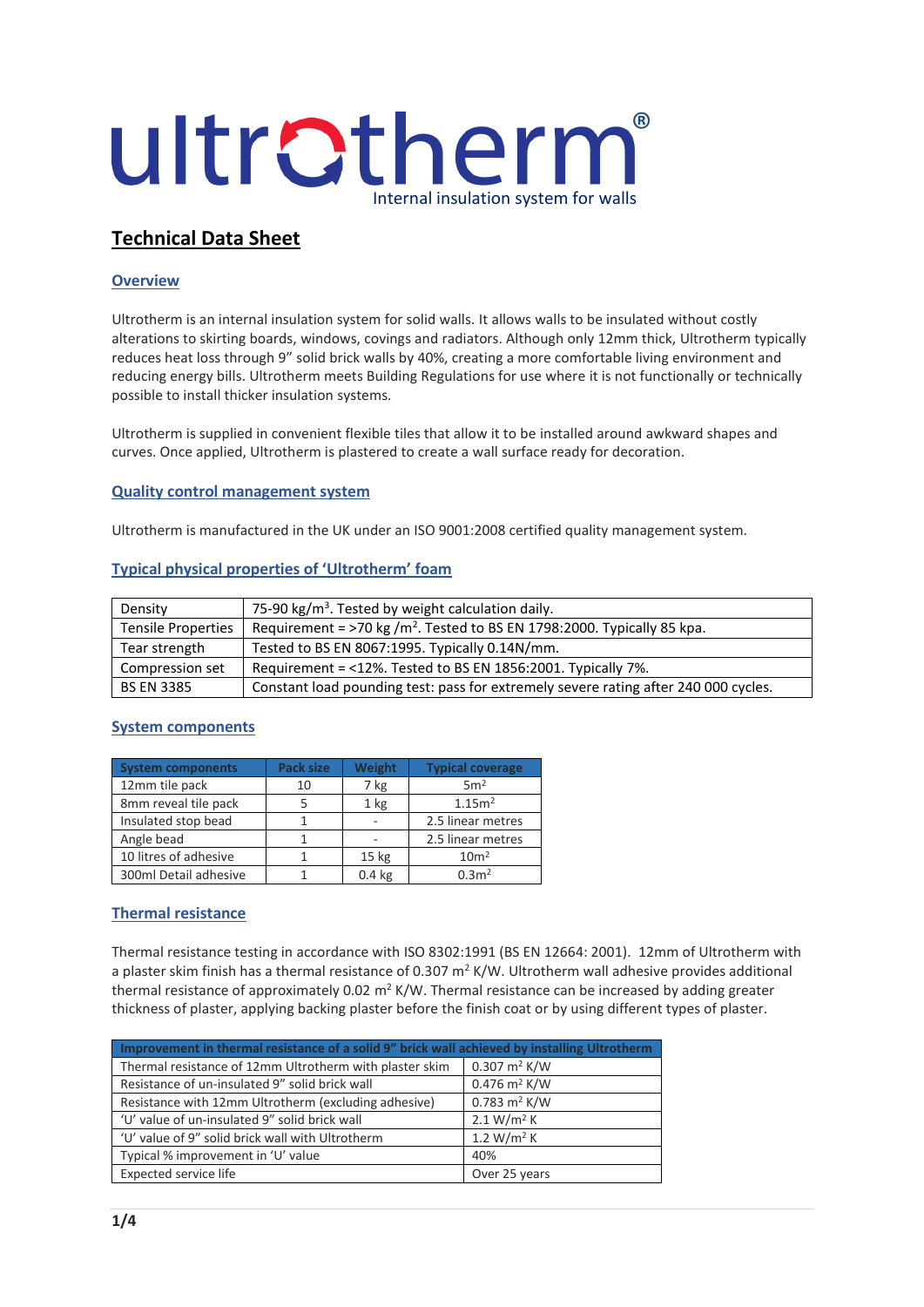## **Fire resistance**

Ultrotherm has a 'Class 0' fire rating in accordance with Building Regulation Approved Document B.

Testing classification based on: BS 476: Part 6 1989 + A1:2009 (Fire propagation) BS 476: Part 7 (Surface spread of flame)

The polyurethane foam used in the manufacture of Ultrotherm also meets the following British Standards: BS 5852 Ignition source crib 7 BS 6853 Annex B.2 Toxic fume BS 853 Smoke density (3 metre cube test).

#### **Reduction in carbon emissions**

Carbon emission savings in representative properties:

|                      |                 | <b>Emission savings (kg CO2e p.a.)</b> |                    |
|----------------------|-----------------|----------------------------------------|--------------------|
| <b>Property type</b> | <b>Bedrooms</b> | Gas                                    | <b>Electricity</b> |
| End terrace house    |                 | 626                                    | 1806               |
| Semi-detached house  |                 | 530                                    | 1530               |
| Detached house       |                 | 1903                                   | 5493               |

| Fuel        | Emissions (kg CO2e/kWh) |
|-------------|-------------------------|
| Electricity | 0.58982                 |
| Gas         | 0.20435                 |

#### **Cost savings**

Cost savings in representative properties:

|                      |                 | Fuel cost savings (£ p.a.) |                    |
|----------------------|-----------------|----------------------------|--------------------|
| <b>Property type</b> | <b>Bedrooms</b> | Gas                        | <b>Electricity</b> |
| End terrace house    |                 | 136                        | 444                |
| Semi-detached house  |                 | 115                        | 376                |
| Detached house       |                 | 414                        | 1350               |

| Fuel        | Cost (p/kWh) |
|-------------|--------------|
| Electricity | 14.5         |
| Gas         | 4.45         |

## **Effects of condensation and other building moisture**

Ultrotherm is manufactured from a formulation of vapour-permeable polyurethane (PU) foam. Although Ultrotherm has a high resistance to damage from exposure to moisture it is not intended to be used as a waterproofing barrier.

## **Vapour barriers**

Ultrotherm does not require the installation of a vapour barrier. Relative humidity and air vapour pressure should ideally be controlled inside the property through appropriate ventilation. Where additional ventilation is required an 'Ultrovent' should be installed. Under certain weather conditions, moisture in the fabric of a solid wall construction building may move towards internal surfaces (reverse condensation). A vapour-barrier may be problematic in such cases. Where a vapour barrier is required it should be installed on the surface of the insulated wall by applying vapour-barrier paint or a similar product.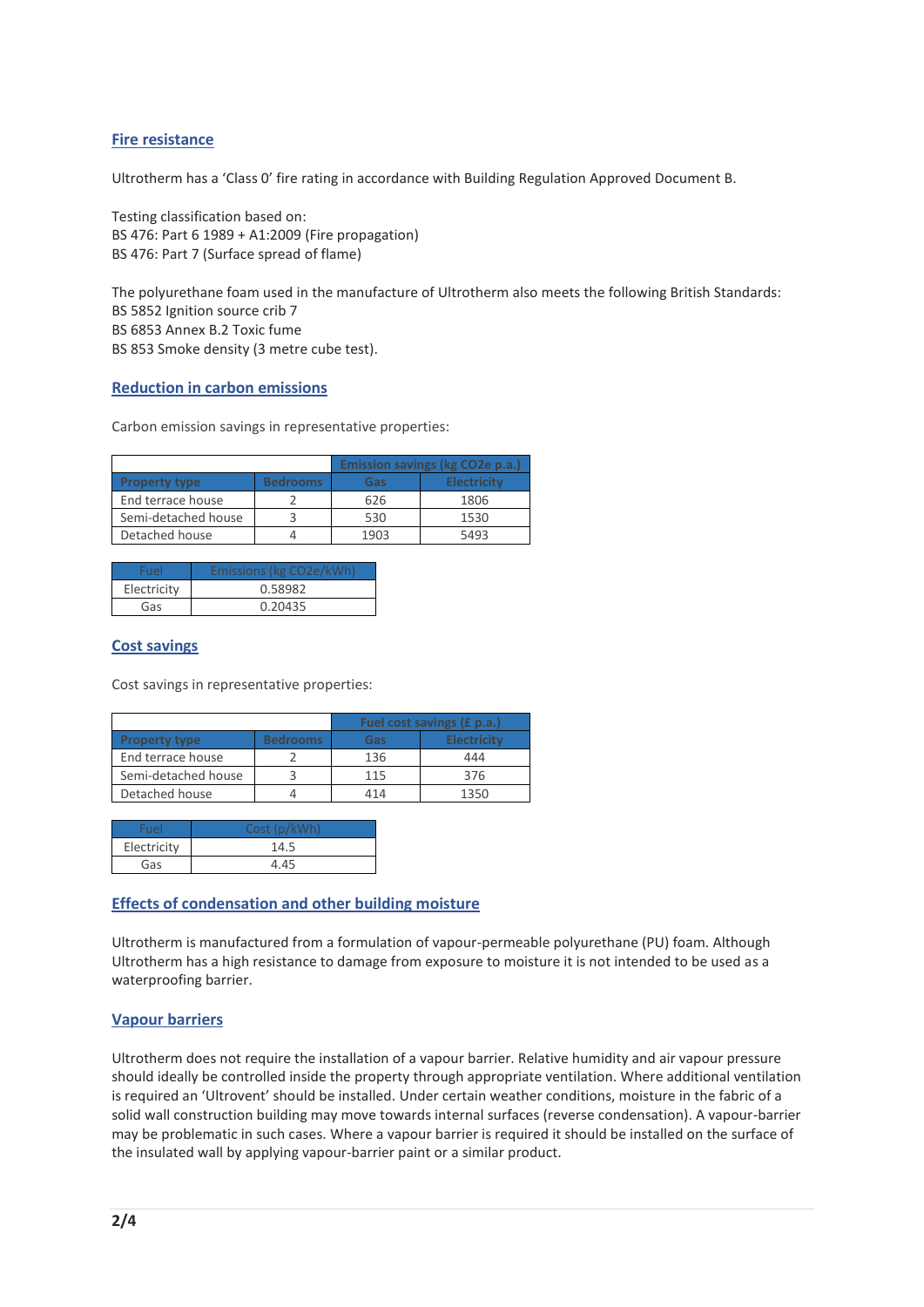#### **Controlling reverse condensation**

Where reverse condensation is identified as a potential problem, Ultrotherm external water repellent should be applied to the surface of the external brickwork. Applying Ultrotherm external water repellent can increase thermal resistance by a further 0.16  $m<sup>2</sup>$  K/W depending on the pre-treatment moisture content of the wall structure.

#### **Installation instructions**

Full installation instructions are provided on or within the packaging of the main Ultrotherm components. A printed step-by-step installation guide is also available separately. A video guide to installation and electronic version of the step-by-step installation guide are available on the Ultrotherm website.

#### **Types of plaster that can be applied to Ultrotherm**

Thistle Board-finish plaster is most suitable for skim coat plastering. Thistle Multi-finish may also be used. Built-up layers of lightweight gypsum plasters can be applied before the skim coat if required. Thistle Hardwall plaster increases impact resistance.

#### **Decoration**

Ultrotherm can be decorated with most paint types and wallpaper coverings once the plaster finish as dried. Manufacturer's instructions should be followed.

#### **Maintenance**

Ultrotherm does not require any form of maintenance under normal conditions. Any damage can be repaired using components from the Ultrotherm product range. Decorator's filler can be used to repair minor damage to the plaster finish.

#### **Storage**

Ultrotherm products have a minimum shelf-life of 12 months. Ultrotherm tiles should be stored flat and not in direct sunlight. Ultrotherm adhesives should be stored in a cool, dry location and not be exposed to frost.

#### **Environmental**

Ultrotherm foam is recyclable as chip foam for use in non-cosmetic product applications.

#### **Intellectual property**

The Ultrotherm logo is a registered trademark. Ultrotherm is a European Community Registered Design 001992983-0001/2/3/4. Patent pending.